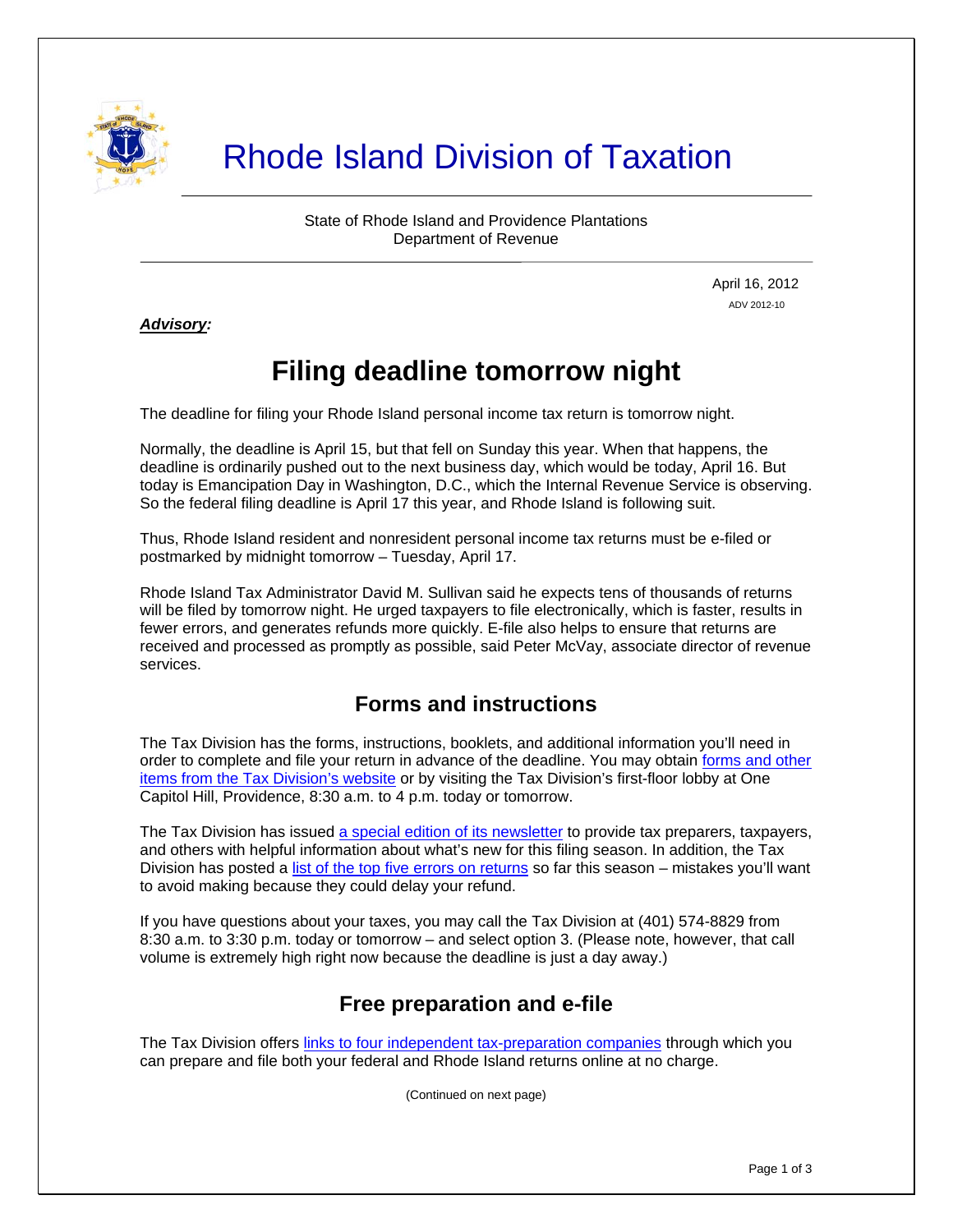The offers aren't for everyone; you must meet certain qualifications. "Taxpayers should check to see if they're eligible, and then read each program's rules to make sure the program suits their needs," Tax Administrator David M. Sullivan said.

In addition, the offers are mainly for do-it-yourself taxpayers; they typically do not offer guidance, tax planning, or other services usually available through professionals. To take advantage of the offers, you must go through [the links on the Tax Division's website](http://www.tax.ri.gov/misc/efile.php) – where you'll also find details about each offer. The companies behind the offers are part of the Free File Alliance, a consortium of tax software providers that make versions of their free-file products available [through the](http://www.irs.gov/newsroom/article/0,,id=252506,00.html)  [Internal Revenue Service](http://www.irs.gov/newsroom/article/0,,id=252506,00.html).

#### **Pay electronically**

If you have a balance due on your Rhode Island personal income tax return, and you are e-filing, you can pay what you owe electronically, online. If you e-file through a preparer, chances are that your preparer's software offers the direct debit option of making payment. If you use your own tax-preparation software, it probably offers the option, too.

So far this season, about 6,000 taxpayers have paid – or have arranged to pay – \$2.8 million in Rhode Island personal income tax through the direct debit feature on their software or their preparer's software, Tax Division figures show. (If you prefer to pay by credit card, [click here](http://www.tax.ri.gov/misc/creditcard.php) for more details.)

#### **Most returns filed, but more to come**

The Tax Division has received about 427,000 personal income tax returns so far this season, according to the latest available figures, as of April 11.

That's about 70 percent of the overall number that the agency expects to receive this year. (For all of last year, the agency received about 605,000 returns.) The latest figures suggest that while many taxpayers have already filed, more are planning to file.

|                     | Filing season 2011 | Filing season 2012 | <b>Difference</b> |
|---------------------|--------------------|--------------------|-------------------|
| E-filed returns     | 347,722            | 365,277            | 5.05%             |
| Paper returns       | 54,588             | 41,992             | $-23.07\%$        |
| 2-D barcode returns | 22,537             | 19,525             | $-13.36\%$        |
| Total returns:      | 424,847            | 426,794            | $+0.46%$          |

Cumulative figures: for tax year 2010 returns filed through April 13, 2011, tax year 2011 returns filed through April 11, 2012.

### **Avoid penalties**

Failure to file your Rhode Island personal income tax return as required will trigger the failure-tofile penalty – which applies at the rate of 5 percent per month, to a maximum of 25 percent of the amount due.

(Continued on next page)